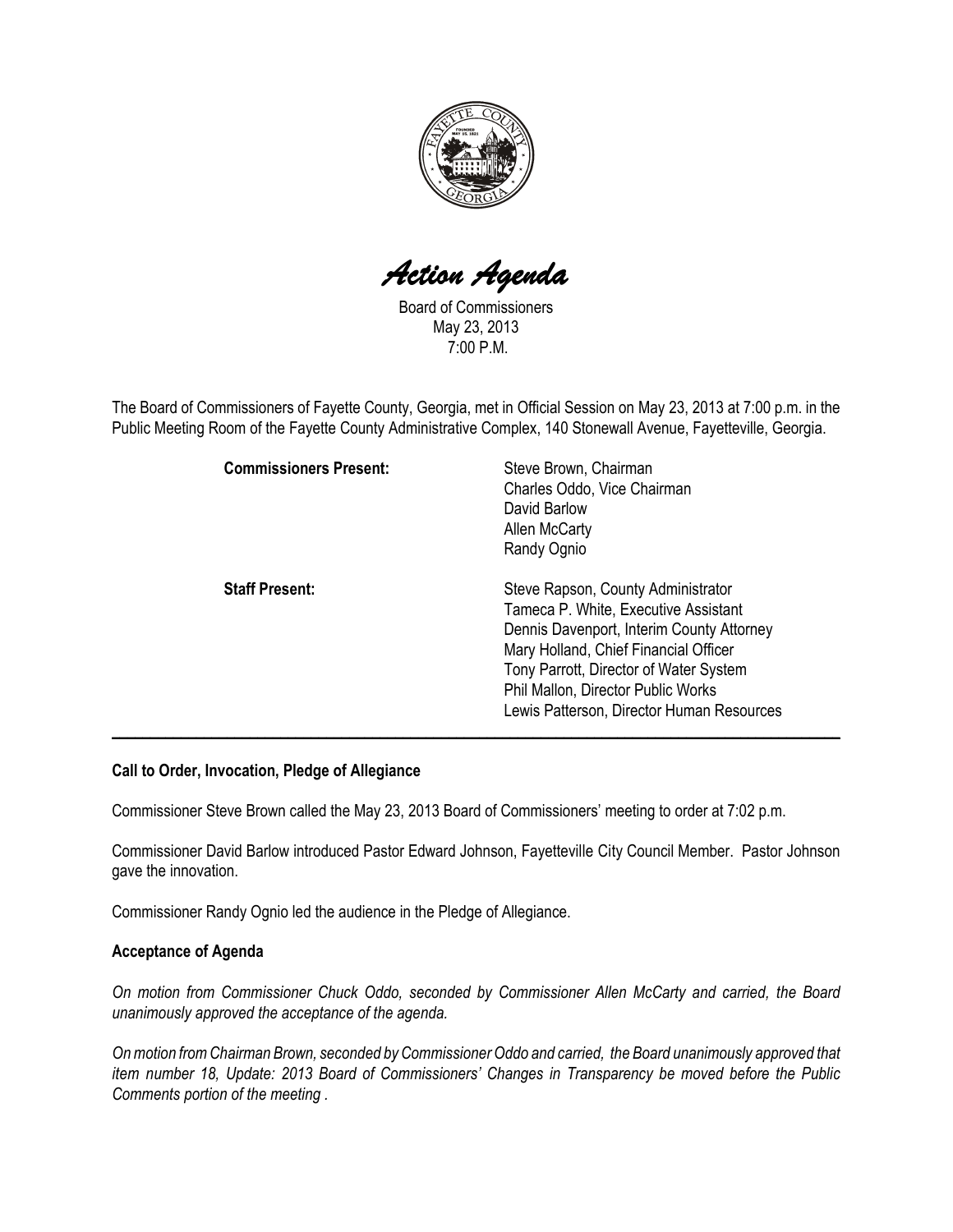# Update: 2013 Board of Commissioners' Changes in Transparency

Chairman Brown presented a PowerPoint presentation on the recent changes in transparency with the current Board.

#### PRESENTATION / RECOGNITION:

#### PUBLIC HEARING:

# PUBLIC COMMENT:

Public comments were given as follows:

- 1. Steve Church spoke regarding district voting.
- 2. Norma Adams spoke regarding district voting.
- 3. Arnold Martin spoke regarding district voting and concerns about Lees Mill Road.
- 4. Ross King spoke regarding district voting.
- 5. Dawn Oparah spoke regarding district voting.
- 6. Lee Hearn spoke regarding issues not limited to public safety, reimbursement for legal fees for Chairman Brown's ethic issues and re-zoning.
- 7. Unknown speaker spoke regarding the sell of the school and base taxes.
- 8. Representative Virgil Fludd spoke regarding district voting.
- 9. Emory McHugh spoke regarding concerns in Fayette County finances.
- 10. Kevin Madden spoke regarding district voting.
- 11. Edward Johnson spoke regarding district voting.
- 12. Wayne Kendall spoke regarding district voting.
- 13. Harrison McFarrin speaker spoke regarding doing what's right.
- 14. John E. Jones spoke regarding district voting.
- 15. Ronnie Mabra spoke regarding district voting.

# CONSENT AGENDA:

- 1. Approval of the Water Committee's recommendation to approve an increase of \$200.000.00 in the Fiscal Year 2013 budget for line extensions.
- 2. Approval of the May 9, 2013 Board of Commissioners Minutes and the May 13, 2013 Board of Commissioners Budget Presentation Minutes.

On motion from Commissioner Chuck Oddo, seconded by Commissioner David Barlow and carried, the Board unanimously approved the consent agenda.

#### OLD BUSINESS:

3. Discussion of a draft Ethics Ordinance prepared by Interim County Attorney Dennis Davenport.

Attorney Dennis Davenport gave the Board an overview of the draft Ethics Ordinance. He informed staff that he had reached out to Georgia Municipal Association as a resource to draft the ordinance.

Chairman Brown asked Mr. Jones and Mr. Ross to each give three (3) names of individuals to be on the ethics committee.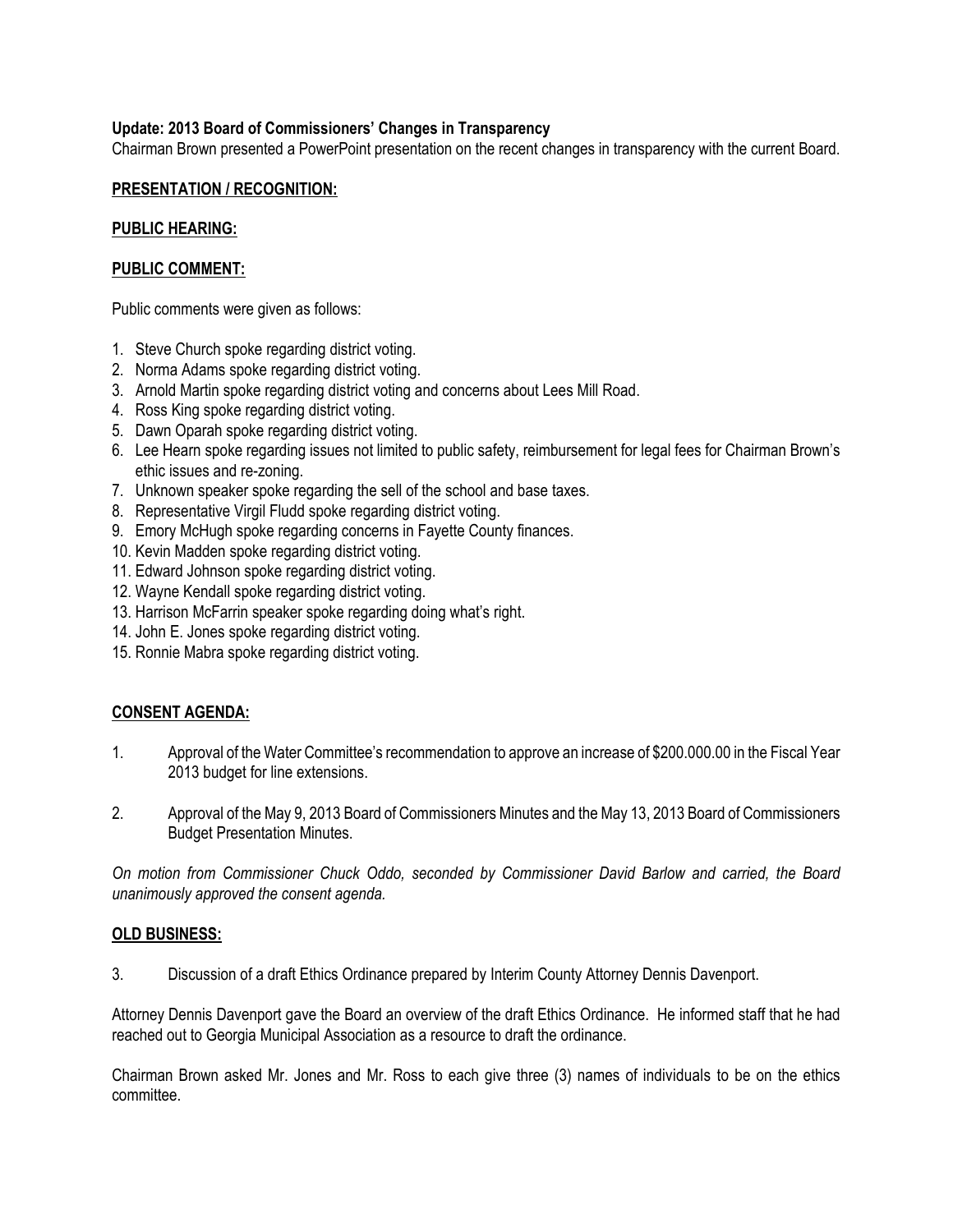Agenda May 23, 2013 Page Number 3

#### NEW BUSINESS:

4. Consideration of Commissioner McCarty's recommendation to appoint Reverend John Culbreath to the McIntosh Trail Community Service Board for a term to begin immediately and to expire on June 30, 2014, in order to fill the unexpired term resigned by Ms. Terri Willis.

Commissioner McCarty gave an overview of the interview process for the McIntosh Trail Community Service Board.

On motion from Commissioner Ognio, seconded by Commissioner Barlow and carried, the Board unanimously approved the appointment of Reverend John Culbreath to the McIntosh Trail Community Service Board for a term to begin immediately and to expire on June 30, 2014, in order to fill the unexpired term resigned by Ms. Terri Willis.

5. Consideration of Commissioner McCarty's recommendation to appoint Ms. Linda Lane to the McIntosh Trail Community Service Board for a three-year term to begin immediately and to expire on May 23, 2016, in order to fill a new position on the Board.

On motion from Commissioner Oddo, seconded by Commissioner Barlow and carried, the Board unanimously approved the appointment of Ms. Linda Lane to the McIntosh Trail Community Service Board for a three-year term to begin immediately and to expire on May 23, 2016, in order to fill a new position on the Board.

6. Consideration of Chairman Brown's recommendation to appoint Ms. Letitia "Tish" Naghise, County Administrator Steve Rapson, and Commissioner Randy Ognio to serve on Fayette County's Public Facilities Authority for one-year terms and with said terms beginning immediately.

Commissioner Ognio abstained from voting on this appointment because he is being recommended for the position. Chairman Brown agreed.

On motion from Chairman Brown, seconded by Commissioner Oddo and carried, the Board unanimously approved the appointment of Ms. Letitia "Tish" Naghise, County Administrator Steve Rapson, and Commissioner Randy Ognio to serve on Fayette County's Public Facilities Authority for one-year terms and with said terms beginning immediately.

7. Consideration of the City of Peachtree City's request to annex four (4) properties totaling 7.398 acres located between State Route 54 West and Sumner Road, and to rezone said properties from C-C Conditional (Community-Commercial) and O-I (Office-Institutional) to O-I (Office-Institutional).

Pete Frasina led this discussion.

On motion from Chairman Brown, seconded by Commissioner Barlow and carried to annex four (4) properties totaling 7.398 acres located between State Route 54 West and Sumner Road, and to re-zone said properties from C-C Conditional (Community-Commercial) and O-I (Office-Institutional) to O-I (Office-Institutional).

8. Discussion of square-footage limitations for accessory structures in residential zonings.

Chairman Brown led this discussion.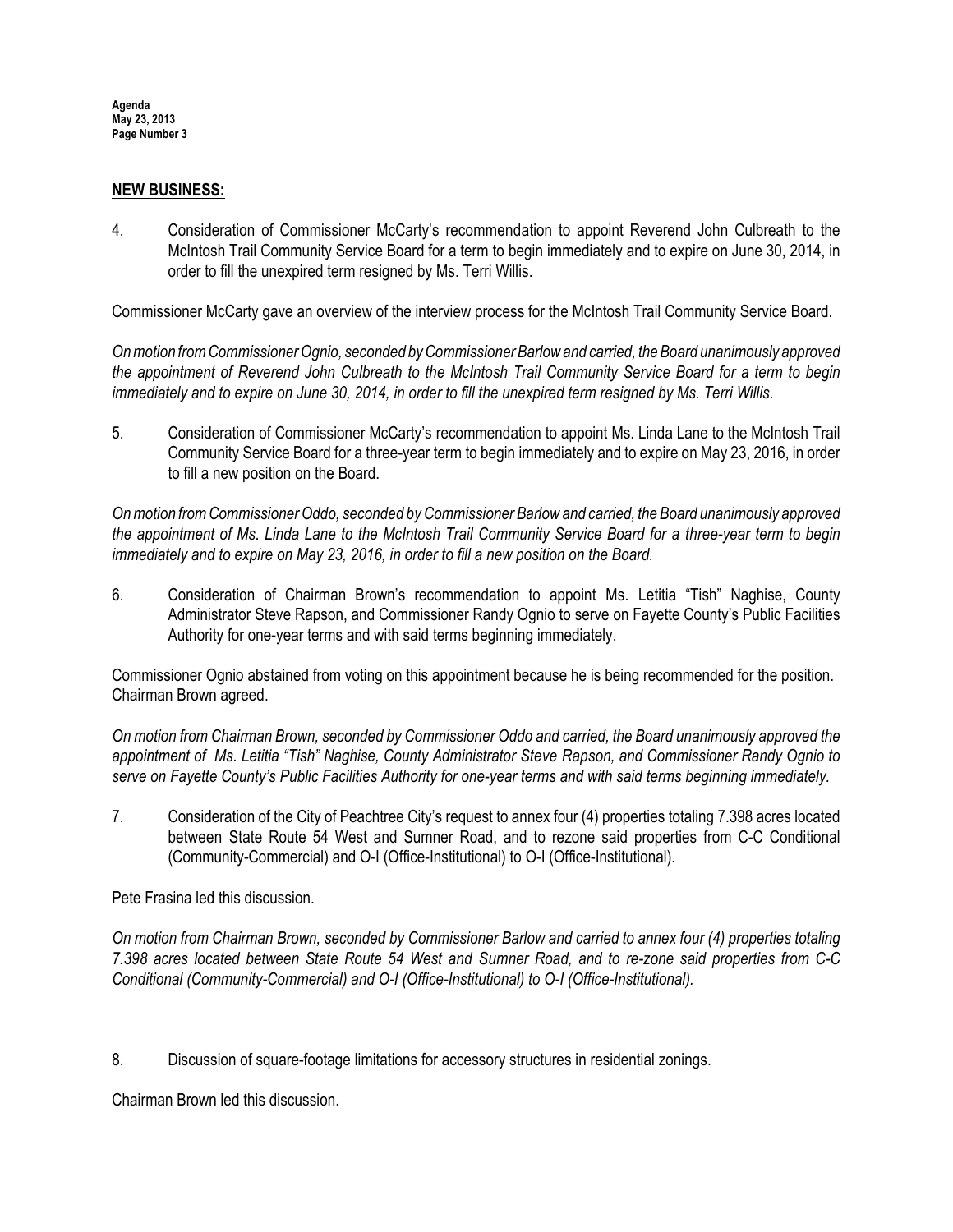On motion from Chairman Brown, seconded by Commissioner Barlow and carried to increase the square-footage limitations for accessory structures in residential zonings.

9. Discussion of Fayette County's height restrictions on uninhabitable building structures such as church steeples and high-frame roofs.

Chairman Brown led this discussion.

On motion from Chairman Brown, seconded by Commissioner Barlow and carried, the Board unanimously approved to have the Planning Commission do research and to look at height restrictions across the board in Fayette County.

10. Discussion of Conditional Use Requirements for churches and existing residential structures that do not meet the Conditional Use Requirements.

Chairman Brown led this discussion.

On motion from Chairman Brown, seconded by Commissioner Barlow and carried, the Board unanimously approved to have the Planning Commission look at the issue of Conditional Use Requirements for churches and existing residential structure that do not meet the Conditional Use Requirements.

11. Consideration of staff's recommendation to adopt Ordinance 2013-03 amending Fayette County Code, Chapter 19, Article IV, Stormwater Management, and changing the Stormwater Utility Credit Technical Manual.

Chairman Brown led this discussion.

On motion from Chairman Brown, seconded by Commissioner Barlow and carried, this item was tabled until the June 13, 2013 Board of Commissioners meeting and direct staff to handle the credits and re-billings from the previous billing issues.

12. Consideration of the Interim County Attorney's recommendation to enter into an Intergovernmental Agreement between Fayette County, Georgia and the Town of Woolsey, Georgia regarding the Town of Woolsey's Soil Erosion, Sedimentation, and Pollution Control Ordinance.

Attorney Davenport led this discussion.

On motion from Commissioner Oddo, seconded by Commissioner McCarty and carried the Board unanimously approved to enter into an Intergovernmental Agreement between Fayette County, Georgia and the Town of Woolsey, Georgia regarding the Town of Woolsey's Soil Erosion, Sedimentation, and Pollution Control Ordinance contingent that their ordinance is identical to Fayette County's ordinance.

13. Consideration of staff's request to approve the Bid for Kenwood Road Bridge at Morning Creek (SPLOST Project No. B-3) to the low-bidder, McCarthy Improvement Company, in the amount of \$1,390,422.50, for the construction of a new bridge on Kenwood Road over Morning Creek, and authorization for the Chairman to sign the contract and related documents.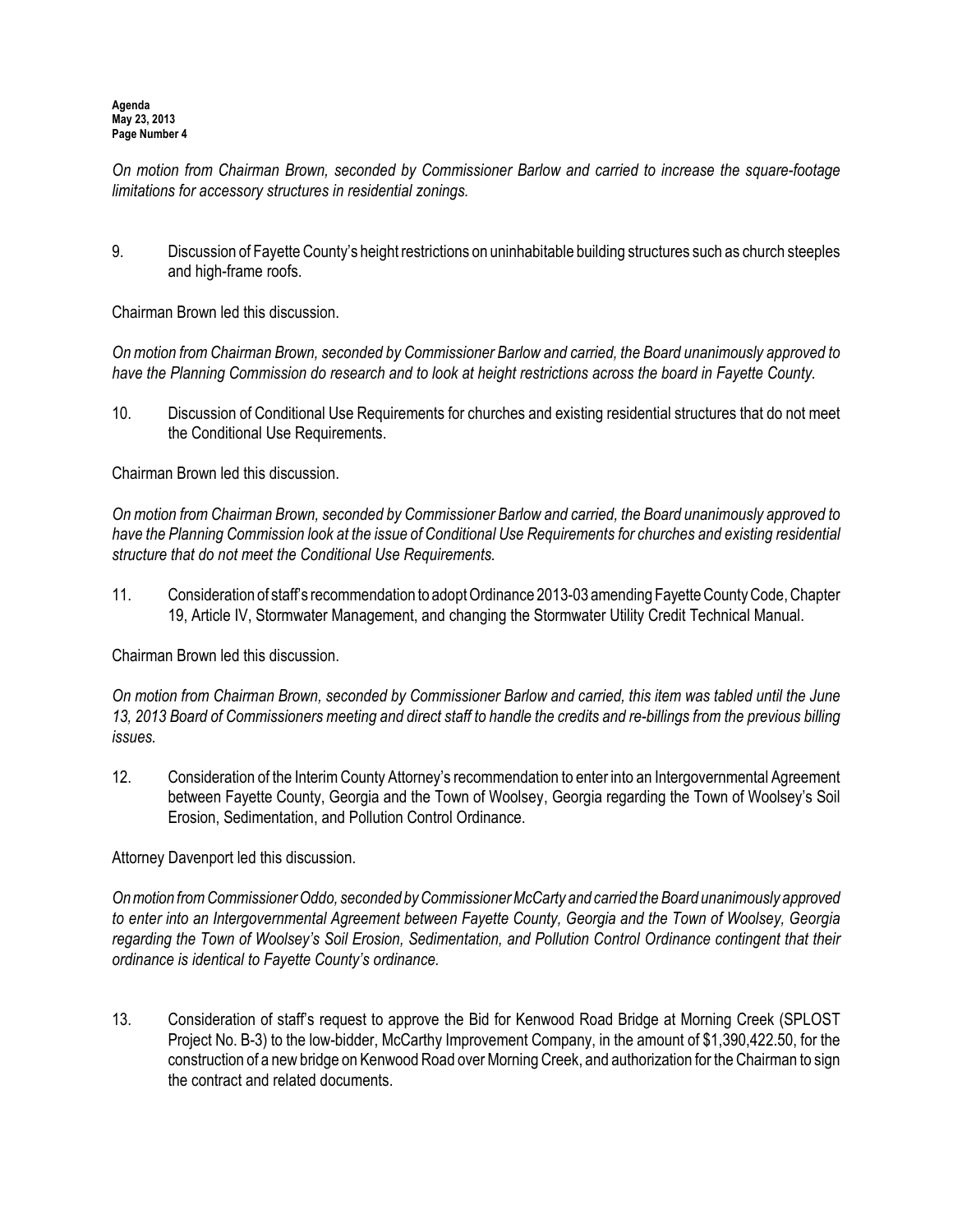#### Agenda May 23, 2013 Page Number 5

Phil Mallon led this discussion.

On motion from Commissioner Oddo, seconded by Commissioner Barlow and carried, the Board unanimously approved the Bid for Kenwood Road Bridge at Morning Creek (SPLOST Project No. B-3) to the low-bidder, McCarthy Improvement Company, in the amount of \$1,390,422.50, for the construction of a new bridge on Kenwood Road over Morning Creek, and authorization for the Chairman to sign the contract and related documents.

14. Approval of staff's recommendation to award Proposal P869- Dam Engineering Services, to Walden, Ashworth & Associates, Inc. for Margaret Phillips Lake Dam, in an amount not to exceed \$34,000, and authorization for the County Administrator to sign the contract and related documents.

## Phil Mallon led this discussion.

On motion from Chairman Brown, seconded by Commissioner Barlow and carried, the Board unanimously approved to direct staff to see if the owner is willing to donate the lake and any property necessary to create a park amenity and get a cost estimate to restore the dam and bring the cost to the Board. If the owner is not willing to donate, staff can move forward with working on the plan for breaching, not to exceed \$34,000.

15. Discussion of the Kozisek Dam and Emerald Lake Dam.

Phil Mallon led this discussion.

On motion from Chairman Brown, seconded by Commissioner McCarty and carried, the Board unanimously approved to direct staff to provide cost estimate related to the project and that the project be included on the core infrastructure SPLOST list and pending the outcome of the referendum, if it fails, staff will bring this item to the Board to come up with another solution.

16. Consideration of the Telecommuting Committee's recommendation to approve both the Teleworking Policy 448.20 and the Fayette County Teleworking Agreement; officially allowing the county to begin the process of implementing a Teleworking pilot program.

Chairman Brown led this discussion.

On motion from Chairman Brown, seconded by Commissioner Barlow and carried, the Board unanimously approved both the Teleworking Policy 448.20 and the Fayette County Teleworking Agreement; officially allowing the county to begin the process of implementing a Teleworking pilot program.

17. Approval of a reduction in force for the Marshal's Department, per Separation of Employment and Policy 452.01

Mr. Rapson led this discussion.

On motion from Commissioner Oddo, seconded by Commissioner McCarty and carried, the Board unanimously approved the reduction in force for the Marshal's Department, per Separation of Employment and Policy 452.01.